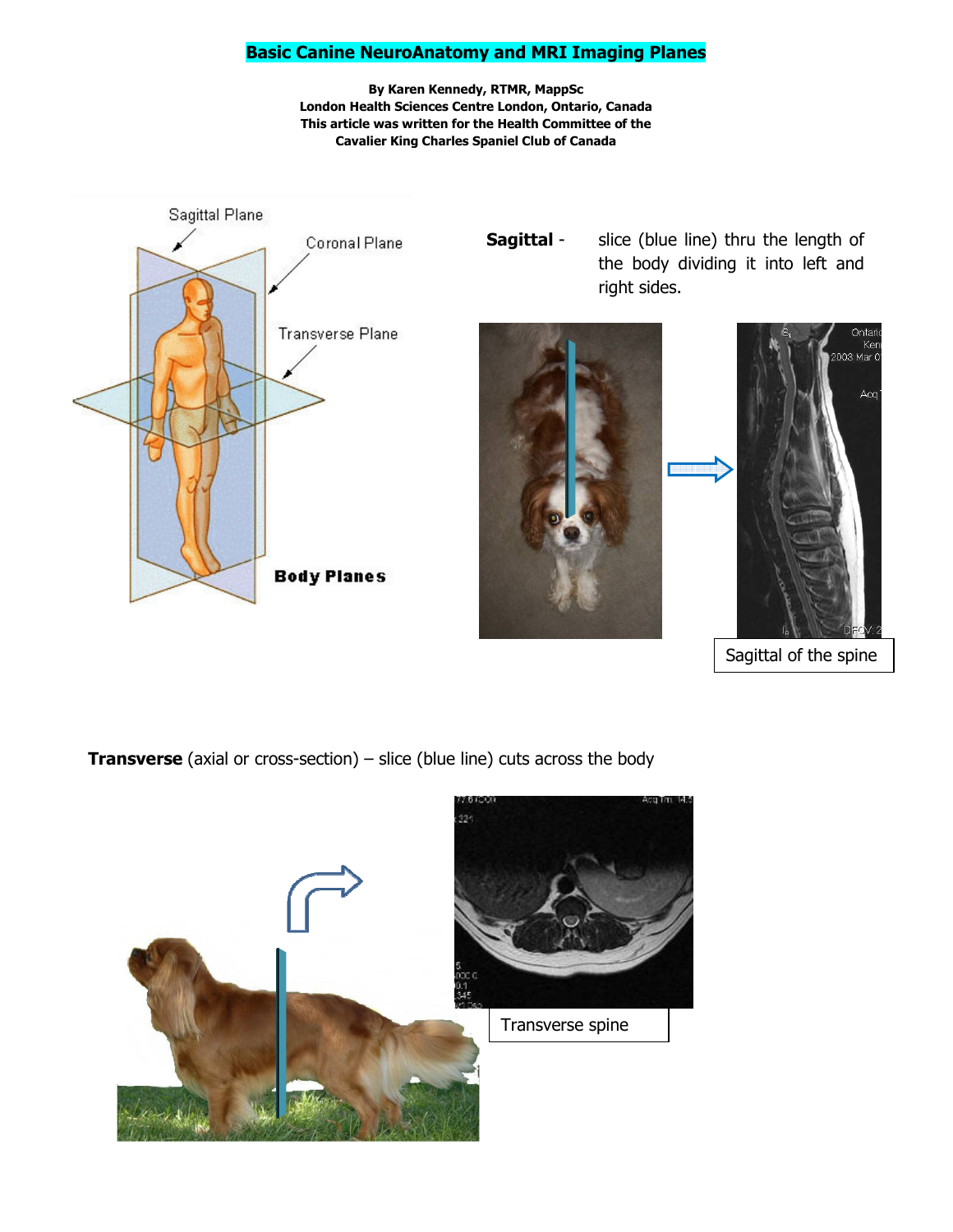## Canine Spine

The cervical spine is located in the neck.

The thoracic spine is located in the chest. Ribs attach to the thoracic vertebrae.

The lumbar spine is the lower back area.

The sacral spine is in the tail.

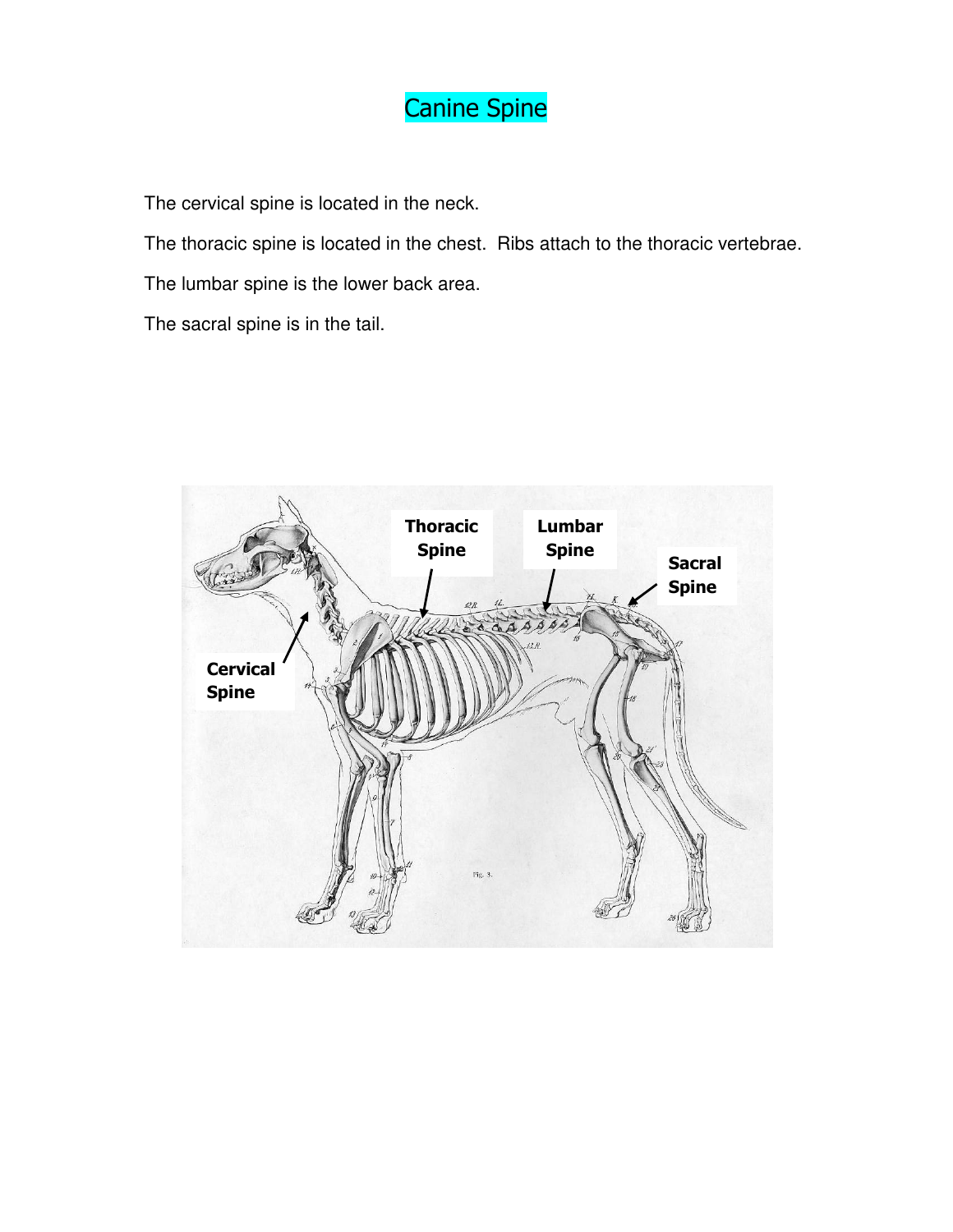



Magnetic Resonance Imaging (MRI) does not use radiation, and there are no known side effects. A very strong magnet is used to align the hydrogen protons in the body. By applying a radio frequency (RF)pulse, the protons can be flipped into a different plane. As they realign back to the original plane, they give off a signal that is read by the MR computer, and reconstructed into an image. Depending on the timing of the RF pulses different types of signals are generated that create different types of images. The most common are T1 and T2.

#### T1 and T2

T1 images typically provide better imaging of anatomy and bone. CSF is dark on a T1 image.

T2 images typically provide better imaging of fluid and pathologies (although bone is visible). CSF is white on a T2 image.



T2 shows CSF better than a T1, therefore it shows a syrinx better. The T2 will also show hydrocephalus and if the 4th ventricle is compressed (the 4th ventricle should be a little triangle in front of the cerebellum and the brainstem).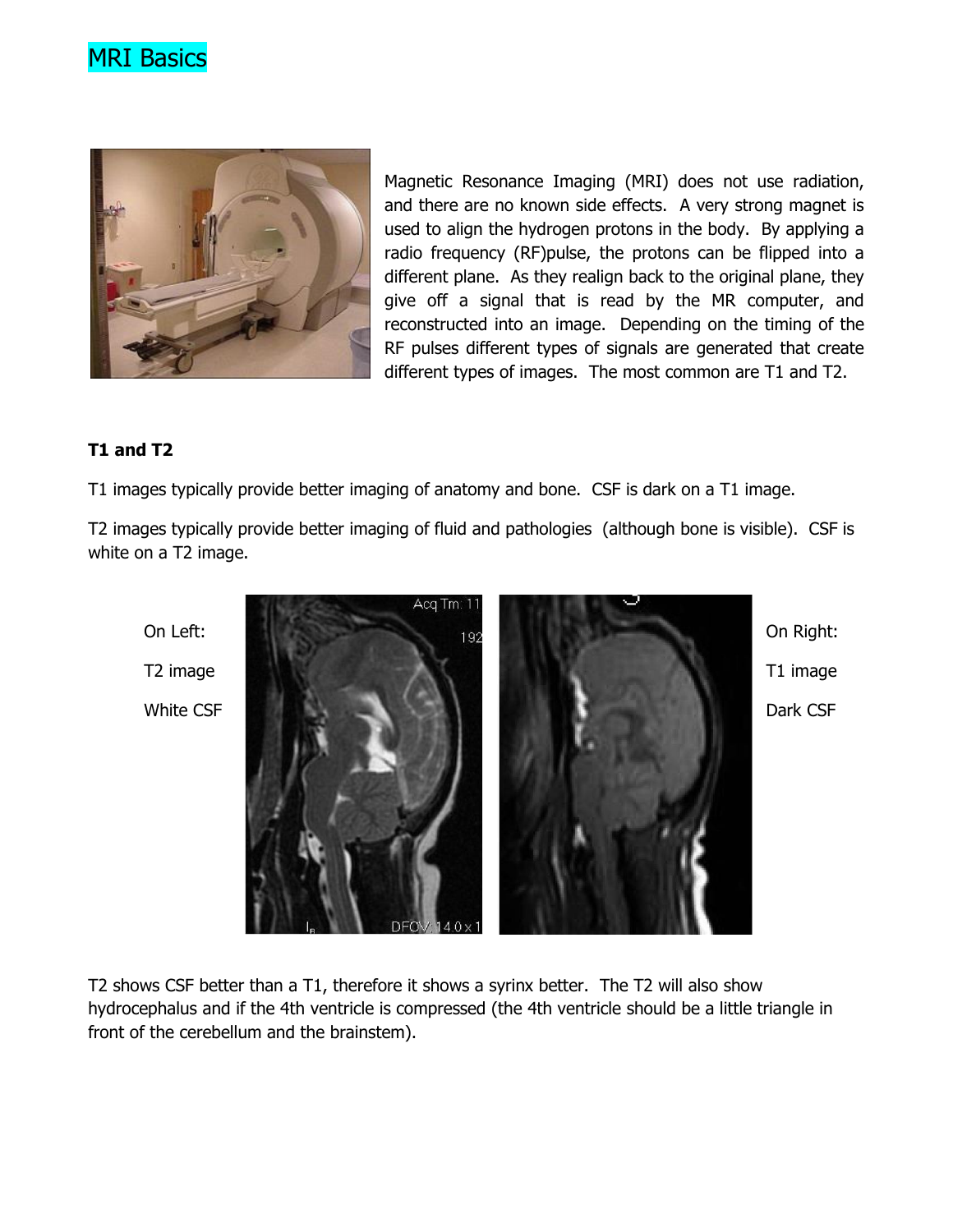## MRI Normal Anatomy

#### Sagittal T2

Brain and upper Cervical spine

### Sagittal T2

Cervical and Thoracic spine



#### **Transverse**

T2 Spine

(mid 3rd Cervical Vertebrae)